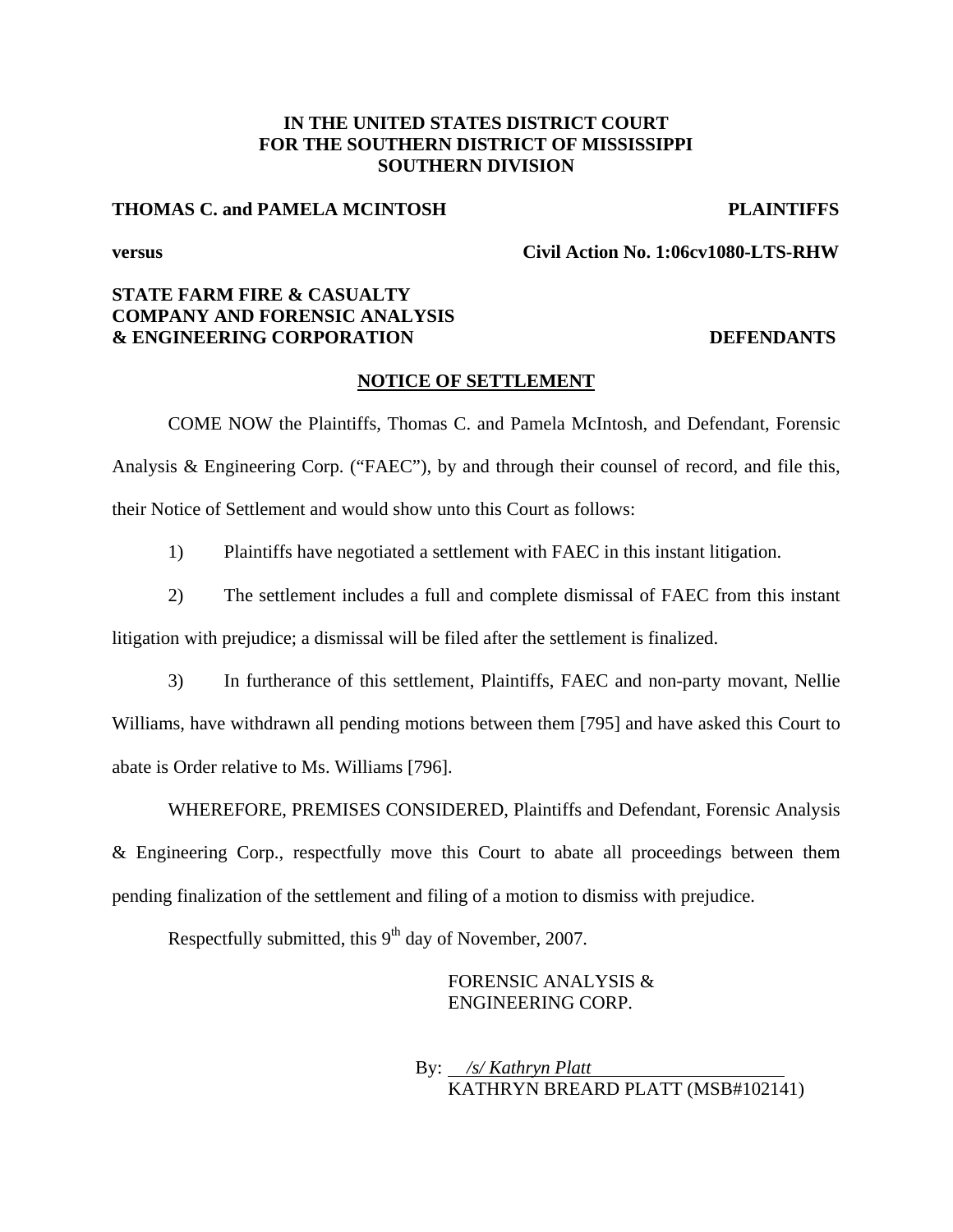# LARRY G. CANADA (MSB#10480) KATHRYN BREARD PLATT (MSB#102141) GALLOWAY, JOHNSON, TOMPKINS,

 BURR & SMITH One Shell Square 701 Poydras Street, Suite 4040 New Orleans, Louisiana 70139 Telephone: (504) 525-6802 Facsimile: (504) 525-2456

## THOMAS C. and PAMELA MCINTOSH

 By: */s/ Sid Backstrom*  SIDNEY A. BACKSTROM (MSB#99890) SCRUGGS LAW FIRM, P.A. P.O. Box 1136 Oxford, MS 38655 Phone: (662) 281-1212

OF COUNSEL: Richard F. Scruggs Sidney A. Backstrom David Zachary Scruggs Christopher T. Robertson SCRUGGS LAW FIRM, P.A. P.O. Box 1136 Oxford, MS 38655 Phone: (662) 281-1212

Don Barrett Marshall H. Smith, Jr. BARRETT LAW OFFICE P.O. Box 987 Lexington, MS 39095 Phone: (662) 834-2376

Mary E. McAlister Derek Wyatt David McCarty NUTT & McALISTER 605 Crescent Blvd., Suite 200 Ridgeland, MS 39157 Phone: (662) 898-7302